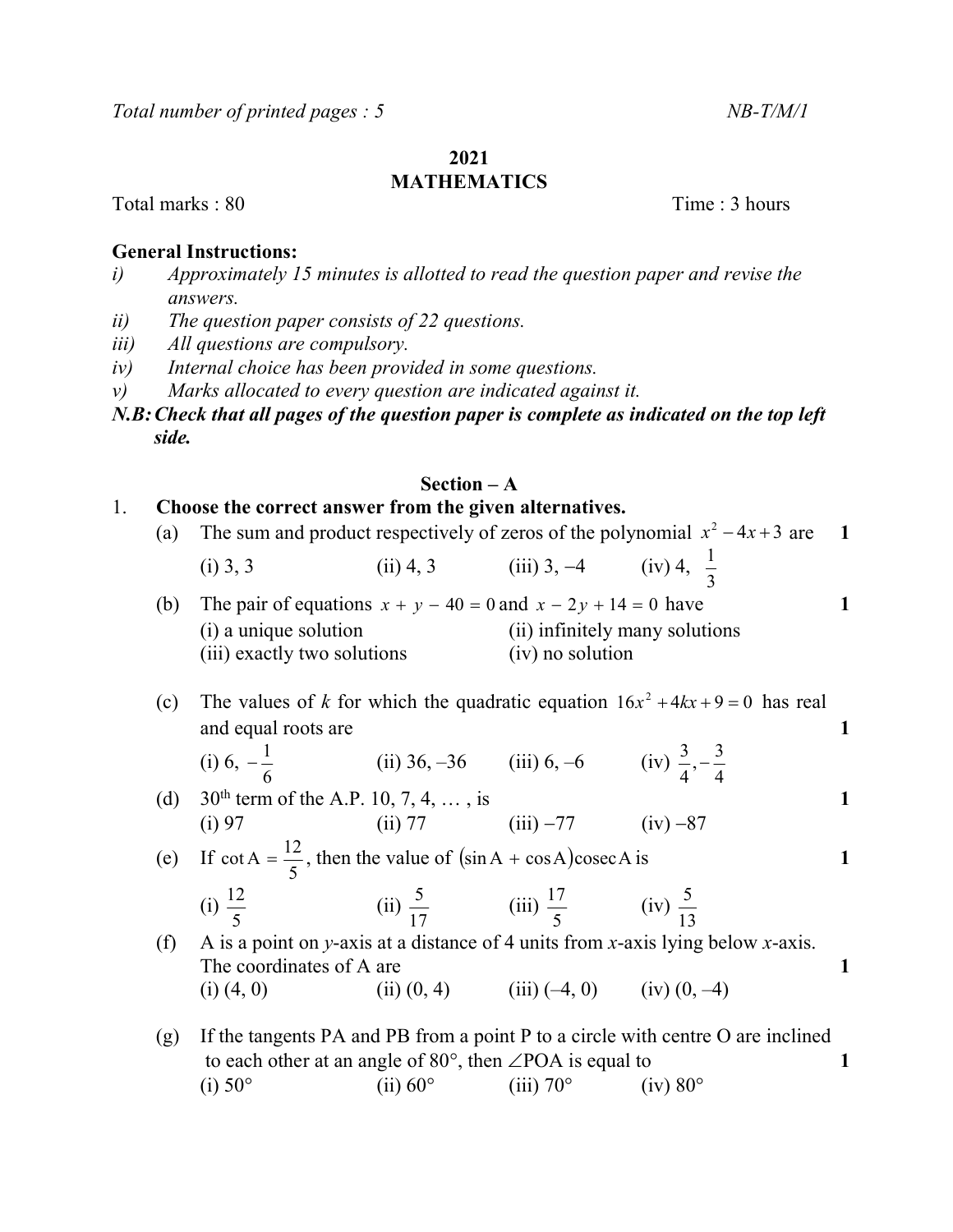| (h) | The perimeter of quadrant of a circle whose radius is $\frac{7}{2}$ cm is           |               |                                                                              |                |  |
|-----|-------------------------------------------------------------------------------------|---------------|------------------------------------------------------------------------------|----------------|--|
|     | $(i)$ 3.5 cm                                                                        | $(ii)$ 5.5 cm | $(iii)$ 7.5 cm                                                               | $(iv)$ 12.5 cm |  |
| (1) | The radius of the sphere whose surface area is $154 \text{ cm}^2$ is<br>$(i)$ 14 cm | $(ii)$ 7 cm   | $(iii)$ 3.5 cm                                                               | $(iv)$ 3 cm    |  |
| (1) | (i) $\frac{2}{2}$                                                                   | $(ii) -1.5$   | Which of the following cannot be the probability of an event?<br>$(iii)$ 15% | $(1V)$ 0.7     |  |

#### Section – B

3. Find the roots of the quadratic equation  $2x^2 + x - 6 = 0$  by factorisation.

- 4. Find the coordinates of the point which divides the join of  $(-1, 7)$  and  $(4, -3)$  in the ratio  $2:3$
- 5. In  $\triangle ABC$ ,  $\angle B = 90^\circ$ , BD  $\perp$  AC,  $\angle$ BAD =  $\angle$ DBC = 75°. If  $AD = 6$  cm and  $DC = 12$  cm, then find the length of BD.
- 6. The radii of two circles are 19 cm and 9 cm respectively. Find the radius of the circle which has circumference equal to the sum of the circumferences of the two circles. 2

# Section – C

7. If  $\alpha$  and  $\beta$  are the zeros of the quadratic polynomial  $x^2 - 5x + 6$ , find a quadratic polynomial whose zeros are  $(2\alpha - 1)$  and  $(2\beta - 1)$  3

8. a. Solve the following pair of linear equations by substitution method:  $x + y = 14$  and  $x - y = 4$ .

 $\mathbf{O}_r$  3

- **b.** Find the roots of the quadratic equation  $2x^2 7x + 3 = 0$  by the method of completing the square.
	- 9. a. How many three-digit numbers are divisible by 7?



2

<sup>2.</sup> Use Euclid's division algorithm to find the HCF of 135 and 225.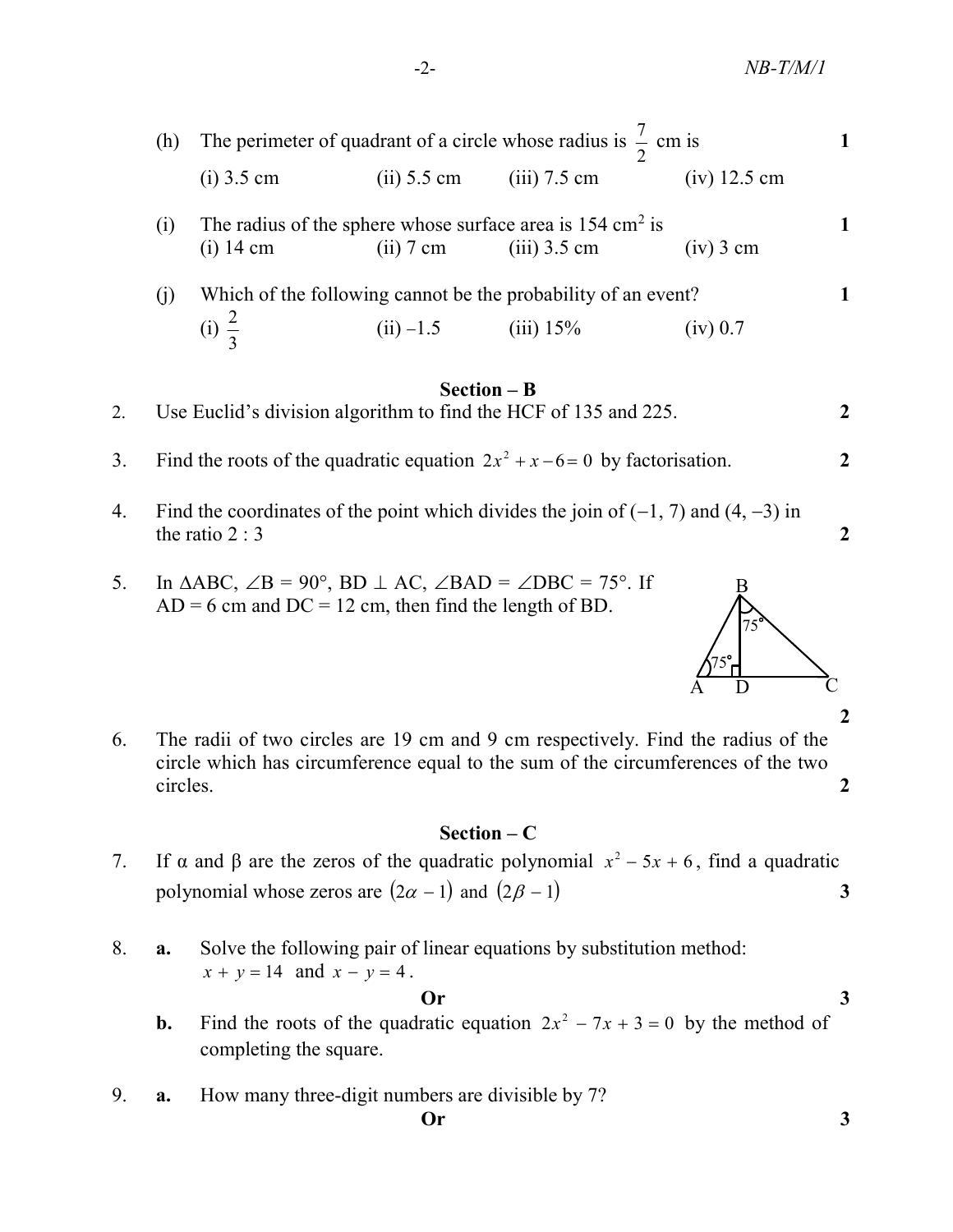- **b.** An A.P. consists of 50 terms of which  $3<sup>rd</sup>$  term is 12 and the last term is 106. Find the 29<sup>th</sup> term.
- 10. If 3 cot A = 4, then prove that  $\frac{1-\tan^{-1}A}{\tan^{-1}A} = \cos^2 A \sin^2 A$  $1 + \tan^2 A$  $1-\tan^2 A$   $2\cos^2 A$   $\sin^2 A$ 2 2  $=$  cos<sup>2</sup> A –  $+$  $\frac{-\tan^2 A}{2} = \cos^2 A - \sin^2 A$  with the help of a right triangle. 3 **11. a.** Prove that  $\left(\csc \theta - \cot \theta\right)^2 = \frac{1 - \cos \theta}{1 + \cos \theta}$ ,  $\theta \le \theta$ ,  $\theta \le 9^{\frac{11}{100}}$  and  $\theta$  and  $\theta$  and  $\theta$  and  $\theta$  and  $\theta$  and  $\theta$  and  $\theta$  and  $\theta$  and  $\theta$  and  $\theta$  and  $\theta$  and  $\theta$  and  $\theta$  and  $\theta$  and  $\theta$ **b.** An A.P. consists of 50 terms of which 3<sup>rd</sup> term is 12 and the last term is 106.<br>
Find the 29<sup>th</sup> term.<br>
10. If 3 cot A = 4, then prove that  $\frac{1-\tan^2 A}{1+\tan^2 A} = \cos^2 A - \sin^2 A$  with the help of a right triangle.<br>
3<br>
11.
- $\theta$  $(\theta - \cot \theta)^2 = \frac{1 - \cos \theta}{\cos \theta}$  $1 + \cos$  $\csc \theta - \cot \theta$ <sup>2</sup> =  $\frac{1 - \cos \theta}{1}$  $^{+}$  $(-\cot \theta)^2 = \frac{1 - \cos \theta}{\cos \theta}$ , where the angles involved are acute.
	- 3  $\tan(A - B) = \frac{1}{\sqrt{2}}$ ; 0° < A + B ≤ 90°; A > B, then find A and B.

 $\overline{Or}$  3

- 12. **a.** Find the ratio in which the line segment joining the points  $(-3, 10)$  and  $(6, -8)$ is divided by  $(-1, 6)$ .
- $\overline{Or}$  3
	- **b.** Find the area of a rhombus if its vertices are  $(3, 0)$ ,  $(4, 5)$ ,  $(-1, 4)$  and  $(-2, -1)$  taken in order.
- 13. Draw a circle of radius 6 cm. From a point 10 cm away from its centre, construct the pair of tangents to the circle and measure their lengths. (Traces of construction only is required.) 3
- 14. **a.** A chord of a circle of radius 15 cm subtends an angle of  $60^\circ$  at the centre. Find the areas of the corresponding minor and major segments of the circle. (Use  $\pi = 3.14$  and  $\sqrt{3} = 1.73$ )
	- Or 3
	- b. A well of diameter 3 m is dug 14 m deep. The earth taken out of it has been spread evenly all around it in the shape of a circular ring of width 4 m to form an embankment. Find the height of the embankment.
- 15. The following data gives the information on the observed lifetimes (in hours) of 225 electrical components: 3

| Lifetimes<br>(in hours) | $0 - 20$ | 20-40 | $40 - 60$         | 60-80 | 80-100 | 100-120 |
|-------------------------|----------|-------|-------------------|-------|--------|---------|
| Frequency               |          | ں ر   | $\epsilon$<br>ے ب |       | 38     | dΩ      |

Determine the modal lifetimes of the components.

16. A box contains 90 discs which are numbered from 1 to 90. If one disc is drawn at random from the box, find the probability that it bears: (i) a two-digit number (ii) a perfect square number (iii) a number divisible by 5.  $\frac{3}{2}$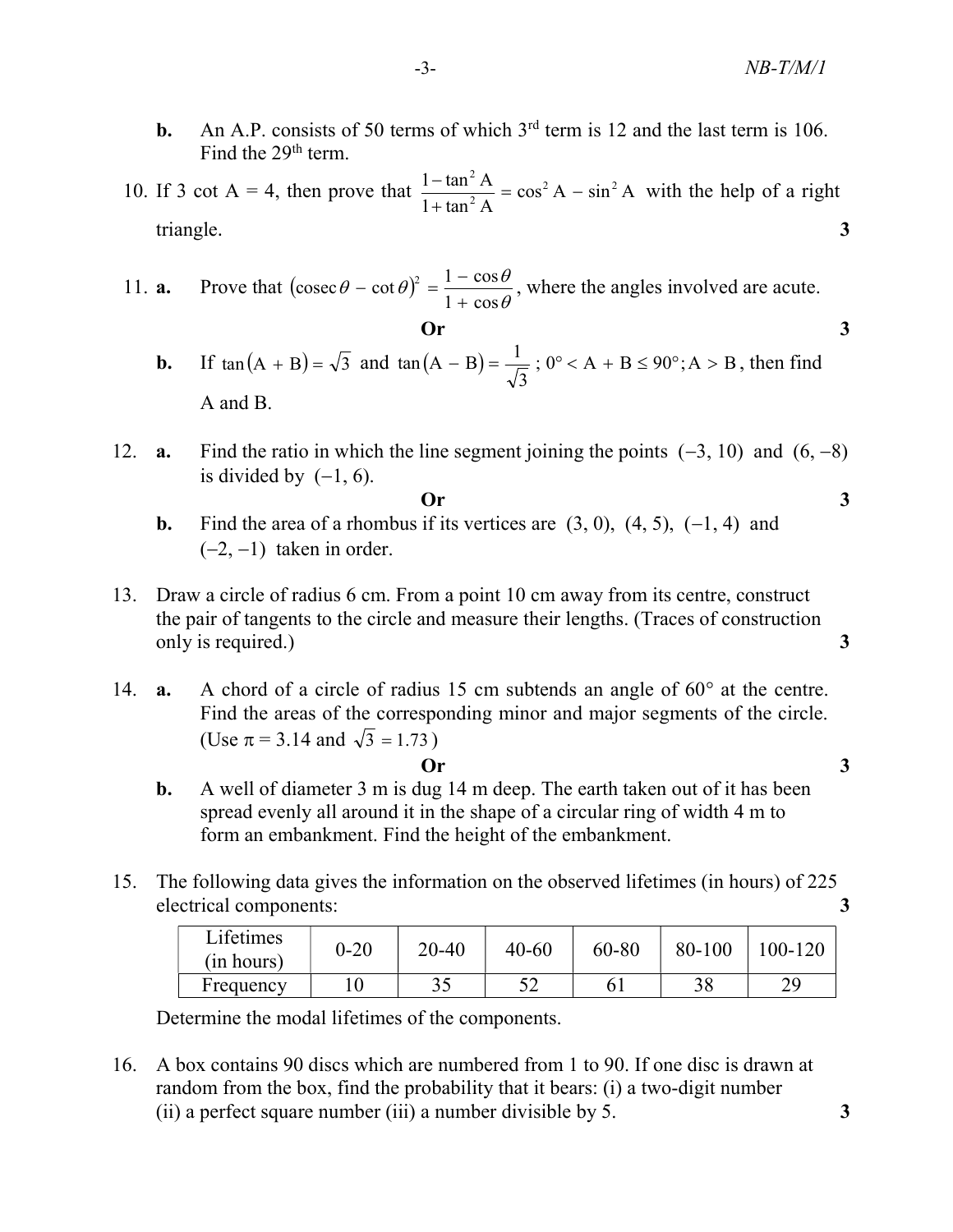# Section – D

- 17. a. The taxi charges in a city consist of a fixed charge together with the charge for the distance covered. For a distance of 10 km, the charge paid is  $\bar{\tau}$ 105 and for a journey of 15 km, the charge paid is  $\overline{5}$ 155. What are the fixed charges and the charge per km? How much does a person have to pay for travelling a distance of 25 km?  $\sigma$  5
	- b. If we add 1 to the numerator and subtract 1 from the denominator, a fraction reduces to 1. It becomes 2  $\frac{1}{6}$  if we only add 1 to the denominator. What is the fraction?
- 18. a. State and prove Basic Proportionality theorem.

$$
Or \qquad \qquad 5
$$

- **b.** ABCD is a trapezium in which AB  $\parallel$  DC and its diagonals intersect each other at the point O. Show that DO CO BO  $\frac{AO}{A}$  =
- 19. a. The angles of elevation and depression of the top and bottom of a lighthouse from the top of a 60 m high building are  $30^{\circ}$  and  $60^{\circ}$  respectively. Find: (i) the difference between the height of the lighthouse and the building. (ii) the distance between the tops of the lighthouse and the building. (Use  $\sqrt{3} = 1.732$ )

### Or 5

- **b.** The angle of elevation of an aeroplane from a point A on the ground is  $60^\circ$ . After a flight of 30 seconds, the angle of elevation changes to  $30^\circ$ . If the plane is flying at a constant height of  $3600\sqrt{3}$  m, find the speed of the aeroplane in m/s.
- 20. **a.** In the adjoining figure,  $XY$  and  $X'Y'$  are two parallel tangents to a circle with centre O and another tangent AB with point of contact C intersecting  $XY$  at A and  $X'Y'$  at B. Prove that  $\angle AOB = 90^\circ$



 b. PAQ is a tangent to the circle with centre O at a point A as shown in the adjoining figure. If  $\angle OBA = 35^\circ$ , find the value of  $\angle$ BAQ and  $\angle$ ACB.